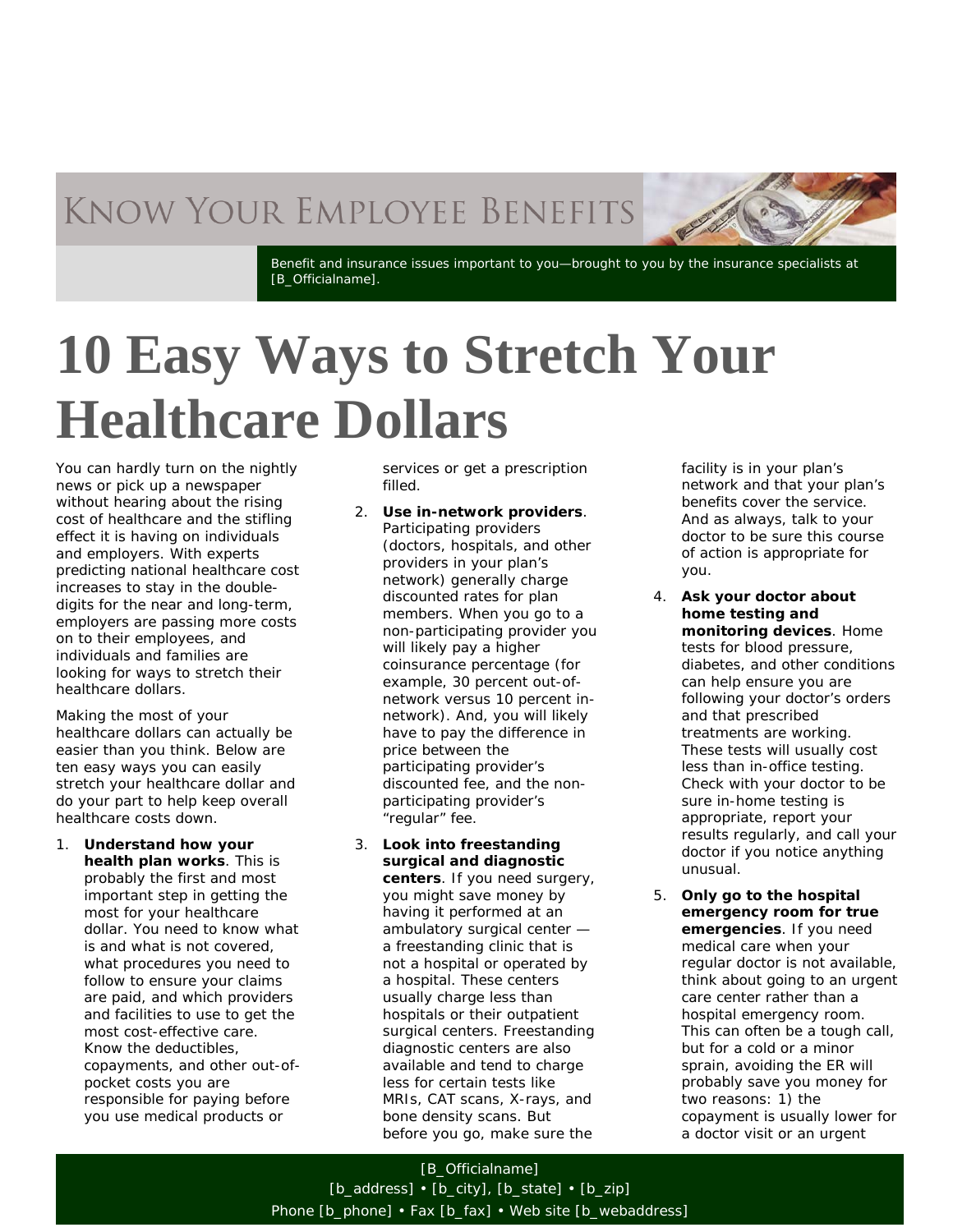## **KNOW YOUR EMPLOYEE BENEFITS**

care visit, and 2) your insurer might make you pay for the full cost of care if you use an emergency room for a non emergency. And, getting care at an urgent care center will almost certainly be faster than at the ER. Call your plan's health hotline, if available, to get advice on how, when, and where to seek care in a non emergency situation.

- *6. Carefully check all medical bills.* Insurance companies and hospitals are not immune from making billing errors. In fact, errors are common. Insurers often miscalculate the family deductible, so keep a careful tally of individual as well as total family payments to be sure you don't pay too much. If you have a hospital stay, try to keep a log of all the services, medications, and supplies you are given, so when you get a bill you can be sure you are not charged for procedures you didn't have or items you didn't use. Ask for an itemized bill.
- *7. Use any additional programs or discounts provided by your employer or health plan.* Many health plans provide access to free disease management programs for chronic conditions like asthma, diabetes, and heart disease. These programs can help you stay healthy and manage your condition, and can possibly save you money in the long run. In addition, many employers offer complementary programs that are designed to prevent illness and lower health costs over the long run. These programs may include smoking cessation and weight loss programs, or discounts on fitness clubs or other items that help you live a healthy lifestyle.
- *8. Live a healthy lifestyle.* Healthy habits like exercising regularly, eating well, and not smoking can increase your stamina, lighten your mood, and lower your risk for certain diseases. Aside from the physical and psychological benefits, healthy living can also offer financial rewards. One recent study noted the impact healthy living has on healthcare costs:
- A 41 percent difference in healthcare costs between those who ate poorly and those who ate well
- **Smokers had a 31 percent** higher annual claims cost than non -smokers
- Overweight people were hospitalized 143 percent more than people of average weight
- People with high blood pressure spent 24 percent more days in the hospital than people with normal blood pressure
- 9. *Make careful decisions about prescription drugs.* Prescription drugs are the fastest rising area of healthcare costs and one of the biggest reasons behind dramatic increases in healthcare costs nationwide. The driving factors behind this trend are increased advertising, development of new and expensive drugs, and greater utilization — more people are simply taking more prescription drugs than ever before. Here are some ways you can reduce your prescription drug costs:
- *Use generic drugs whenever possible, even for over -the counter medications*. Remember, the most expensive drug is definitely not the best. There are usually generic equivalents that are less expensive than

the drugs you see advertised on TV. Before your physician finishes writing your prescription, ask about generic equivalents, lower cost brand name drugs to treat the same condition, and even over -the -counter options.

- *Know how your drug plan works*. Check your copayments and know the maximum amount your plan will pay for in one year. Find out if your plan has a formulary (a list of preferred drugs they will cover). A health plan with a closed formulary pays only for certain pre -approved drugs. A plan with an open formulary will cover most drugs but at varying prices.
- *Use a mail order pharmacy if one is available*. Ordering prescriptions by mail can save 10 – 15 percent and is perfect for patients who take medication on an ongoing basis and can place orders in advance.
- *Talk to your doctor.* Make sure your physician knows if you have to pay for your prescriptions out of your own pocket. Often there are less expensive but equally effective treatment options.
- *Compare prices*. Shop around for the pharmacy that offers the best value for your needs. You may even need to get different medications from different pharmacies depending on which offers a better price.
- *Consider pill-splitting.* Some medications can be obtained at double the prescribed dose, and then split in half. This practice can result in 50 percent savings. But, you must be sure your medication is appropriate for splitting, so talk to your doctor first. Some